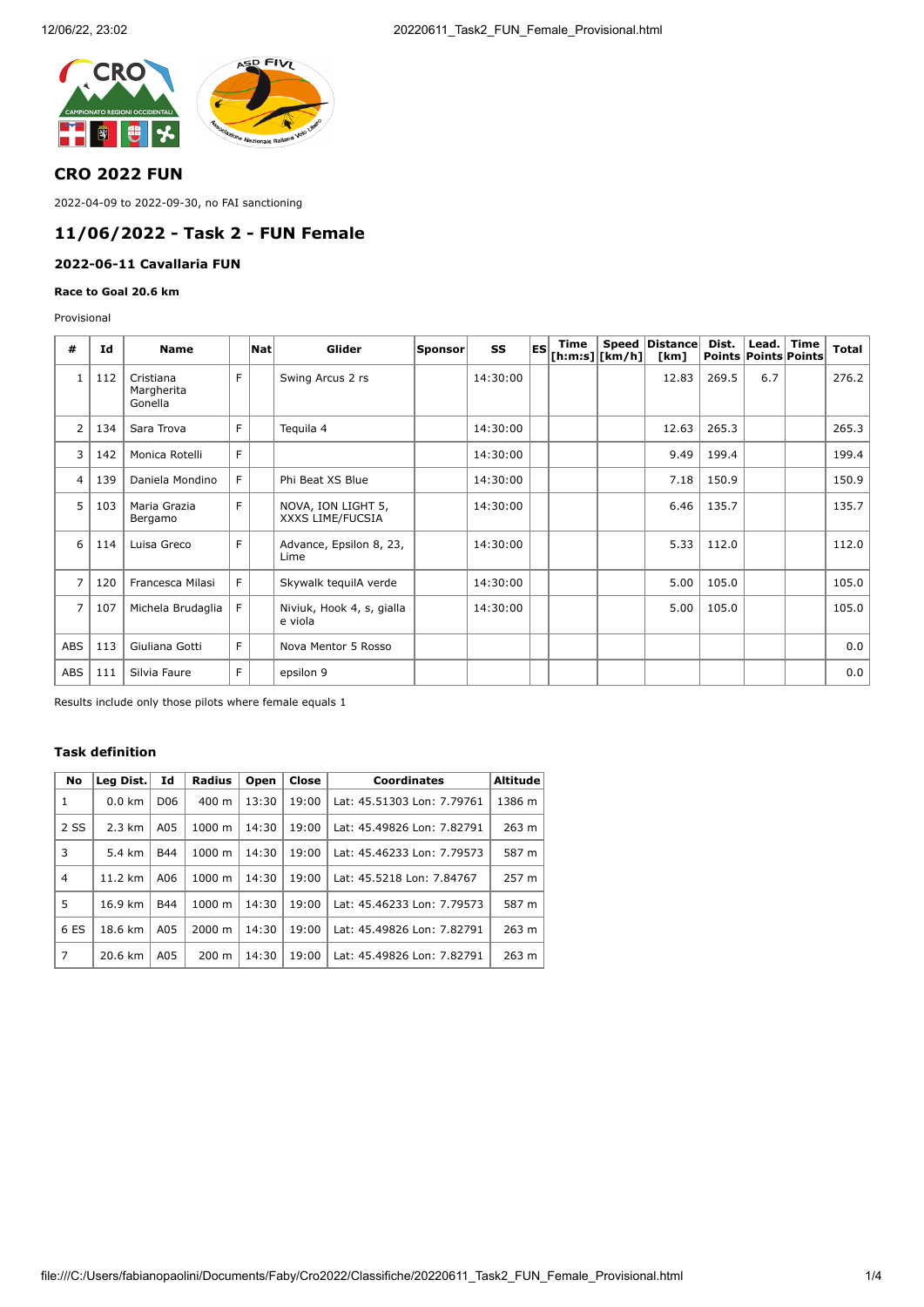### **Pilots not yet processed (NYP)**

|     | Name         |  |  |  |  |
|-----|--------------|--|--|--|--|
| 138 | Matteo Biasi |  |  |  |  |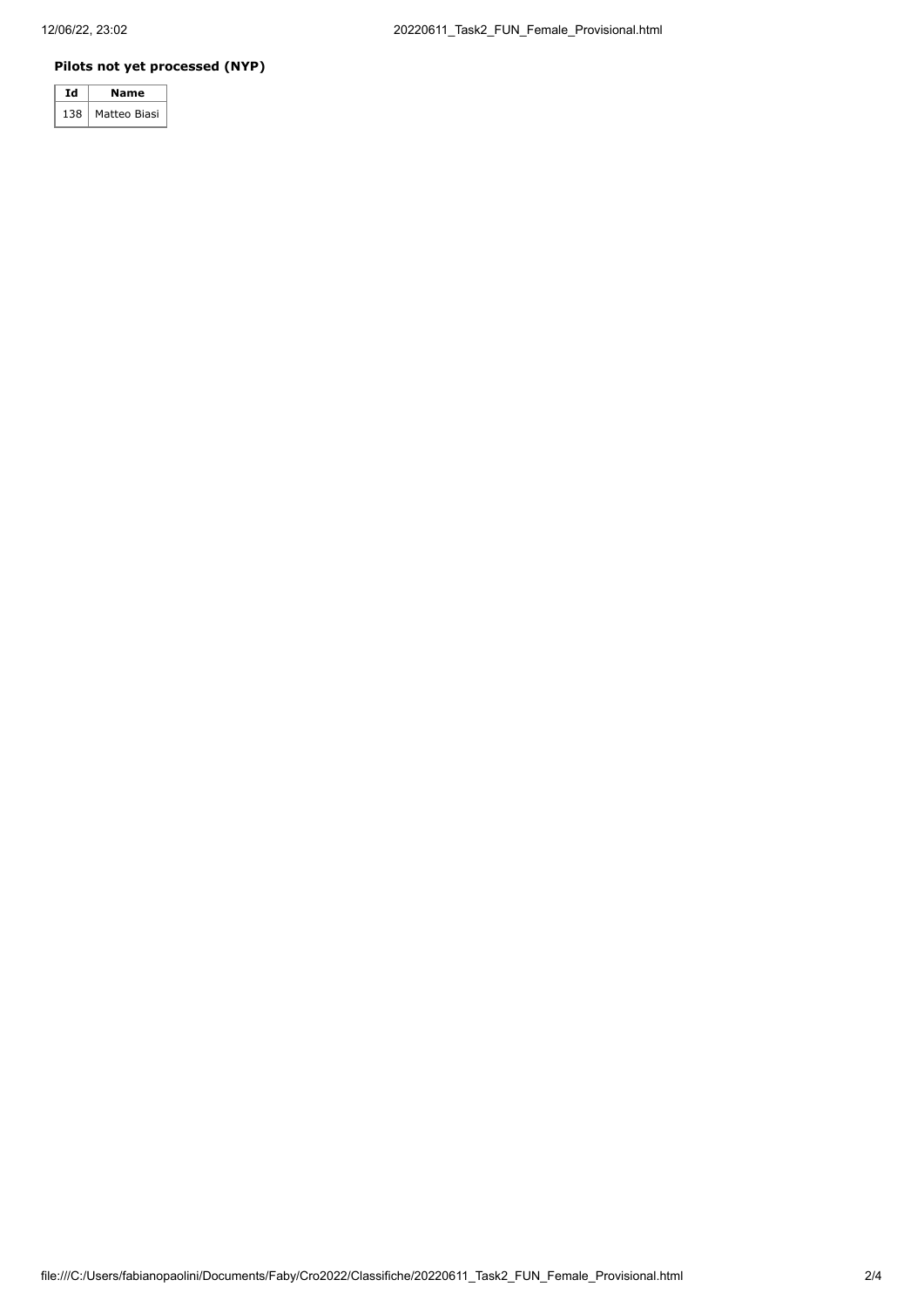#### **Task statistics**

| param                           | value                     |  |  |  |
|---------------------------------|---------------------------|--|--|--|
| ss_distance                     | 16.37                     |  |  |  |
| task_distance                   | 20.637                    |  |  |  |
| launch_to_ess_distance          | 18.637                    |  |  |  |
| no_of_pilots_present            | 22                        |  |  |  |
| no_of_pilots_flying             | 22                        |  |  |  |
| no_of_pilots_lo                 | 20                        |  |  |  |
| no_of_pilots_reaching_nom_dist  | 2                         |  |  |  |
| no_of_pilots_reaching_es        | 2                         |  |  |  |
| no_of_pilots_reaching_goal      | 2                         |  |  |  |
| sum_flown_distance              | 198.522                   |  |  |  |
| best_dist                       | 20.637                    |  |  |  |
| best time                       | 1.3308                    |  |  |  |
| worst_time                      | 1.7086                    |  |  |  |
| qnh_setting                     | 1013.25                   |  |  |  |
| no_of_pilots_in_competition     | 38                        |  |  |  |
| no_of_pilots_landed_before_stop | 0                         |  |  |  |
| sum_dist_over_min               | 101.338                   |  |  |  |
| sum_real_dist_over_min          | 101.338                   |  |  |  |
| sum_flown_distances             | 198.522                   |  |  |  |
| best_real_dist                  | 20.637                    |  |  |  |
| last_finisher_start_time        | 2022-06-11T14:30:00+02:00 |  |  |  |
| last_start_time                 | 2022-06-11T14:30:00+02:00 |  |  |  |
| first_start_time                | 2022-06-11T14:30:00+02:00 |  |  |  |
| first_finish_time               | 2022-06-11T15:49:51+02:00 |  |  |  |
| max_time_to_get_time_points     | 2.4845                    |  |  |  |
| goalratio                       | 0.0909                    |  |  |  |
| arrival_weight                  | 0                         |  |  |  |
| departure_weight                | 0                         |  |  |  |
| leading_weight                  | 0.162                     |  |  |  |
| time_weight                     | 0.1466                    |  |  |  |
| distance_weight                 | 0.6914                    |  |  |  |
| smallest leading coefficient    | 0.7387                    |  |  |  |
| available points distance       | 433.5686                  |  |  |  |
| available_points_time           | 91.9273                   |  |  |  |
| available_points_departure      | 0                         |  |  |  |
| available_points_leading        | 101.5875                  |  |  |  |
| available_points_arrival        | 0                         |  |  |  |
| time_validity                   | 1                         |  |  |  |
| launch_validity                 | 1                         |  |  |  |
| distance_validity               | 0.6271                    |  |  |  |
| stop_validity                   | 1                         |  |  |  |
| day_quality                     | 0.6271                    |  |  |  |
| ftv_day_validity                | 0.6271                    |  |  |  |
| time_points_stop_correction     | 0                         |  |  |  |
|                                 |                           |  |  |  |

### **Scoring formula settings**